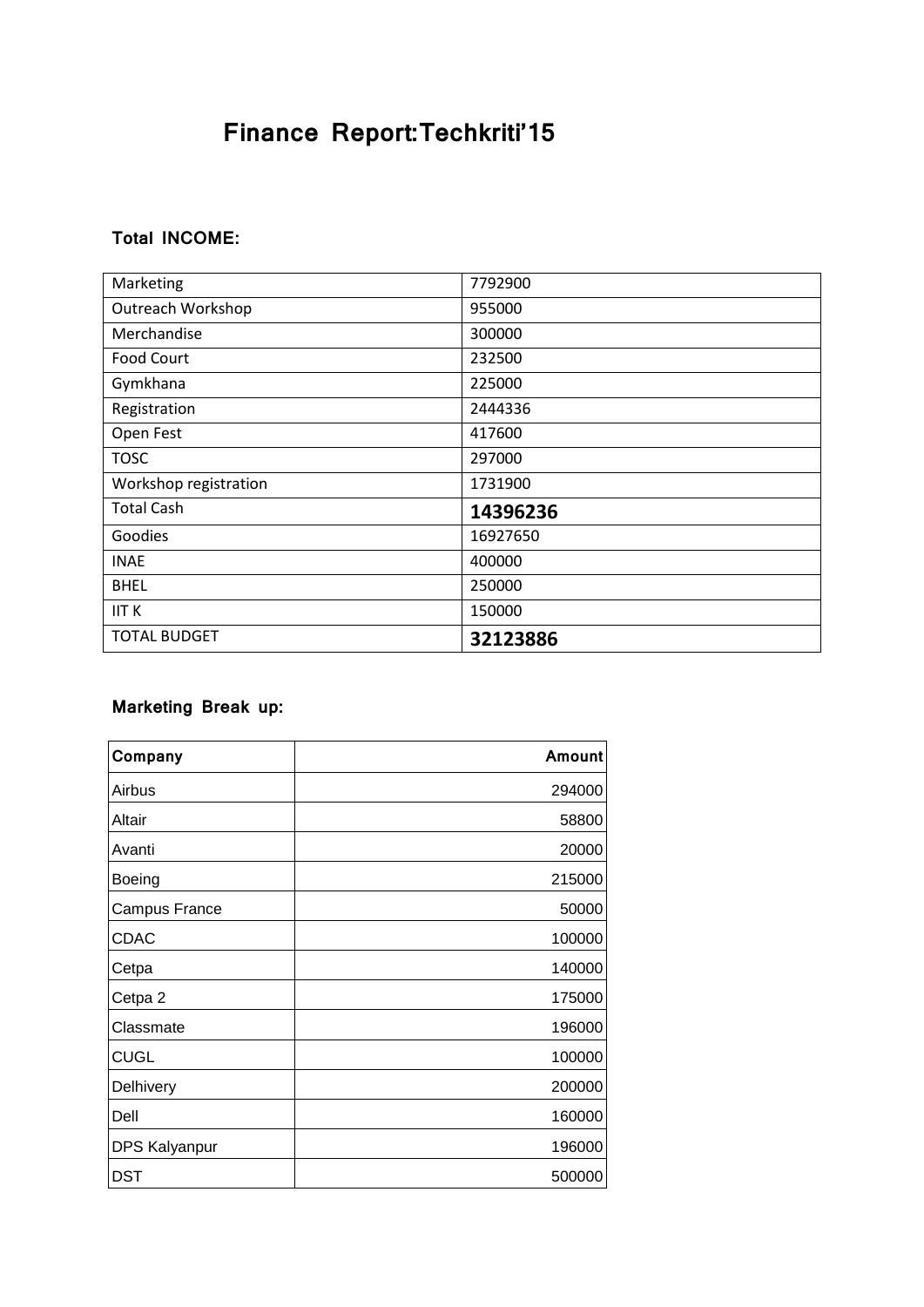| Dunnhumby                          | 50000   |
|------------------------------------|---------|
| <b>DWIH</b>                        | 150000  |
| Edelwiess                          | 196000  |
| El System                          | 60000   |
| <b>GE</b>                          | 300000  |
| Honda                              | 40000   |
| i3indya                            | 570000  |
| <b>IITM</b>                        | 195000  |
| Indo US                            | 288000  |
| Infosys                            | 49000   |
| Israel                             | 100,000 |
| <b>ITC</b>                         | 50000   |
| JK                                 | 144,000 |
| <b>Juniper Networks</b>            | 600000  |
| Lohia Corp                         | 392000  |
| Mahindra                           | 980000  |
| Microsoft                          | 147000  |
| <b>SAIL</b>                        | 15000   |
| Samsung                            | 300000  |
| <b>SAP Labs</b>                    | 148500  |
| <b>SBI</b>                         | 250,000 |
| <b>SIFPSA</b>                      | 100000  |
| <b>Tata Cleantech</b>              | 117600  |
| TATA Group                         | 147000  |
| <b>Tata Motors</b>                 | 50000   |
| <b>Trident Analytical Solution</b> | 40000   |
| <b>UBI</b>                         | 75,000  |
| UCIL                               | 55,000  |
| Vaishnavi Associates               | 45000   |
| Vmware                             | 294000  |
| Gail*                              | 100000  |
| Insightful intelligence*           | 60000   |
| Indo US*                           | 72000   |
| Townscript*                        | 150000  |
| <b>Total</b>                       | 7792900 |

\*mark-Amount will come into Techkriti Account in few days.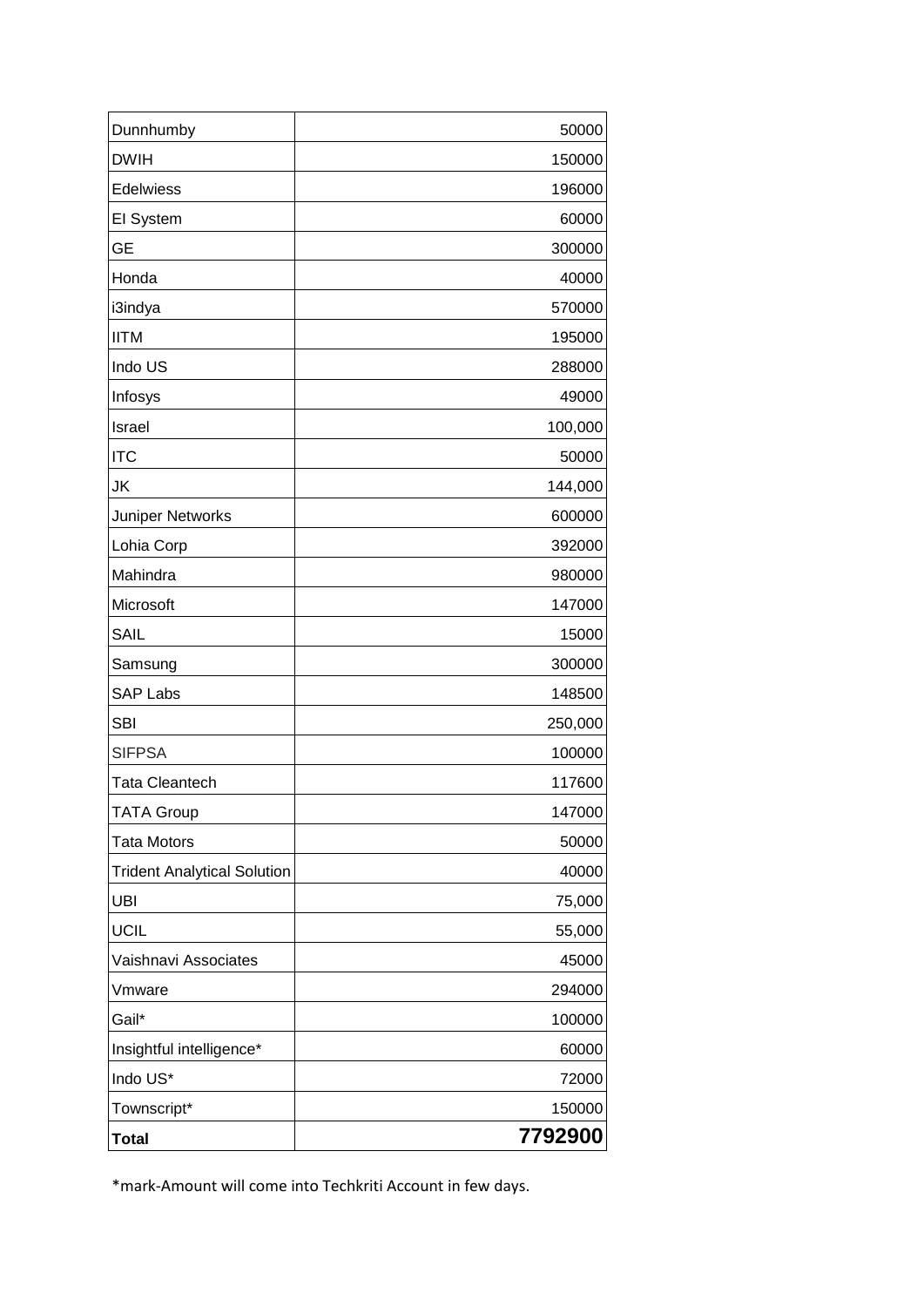## **Amount yet to come (MOU signed but Company not responding)**

| Akshay Jal        | 300000 |
|-------------------|--------|
| <b>Bsbe IIT K</b> | 50000  |
| 13 India          | 230000 |
| <b>NHM</b>        | 250000 |
| Objectify         | 20000  |
| Sony              | 20000  |
| <b>Total</b>      | 870000 |

## **Outreach Workshop:**

| <b>Bytecode</b> | 185000 |
|-----------------|--------|
| El System       | 60000  |
| I Tech          | 60000  |
| Robo India      | 150000 |
| Skyfi           | 100000 |
| Sparklab        | 400000 |
| <b>Total</b>    | 955000 |

## **Amount yet to come (MOU signed but Company not responding)**

| All on Auto  | 250000 |
|--------------|--------|
| Bytecode     | 15000  |
| Robo India   | 50000  |
| Sky fi       | 5000   |
| Sparklab     | 450000 |
| <b>Total</b> | 770000 |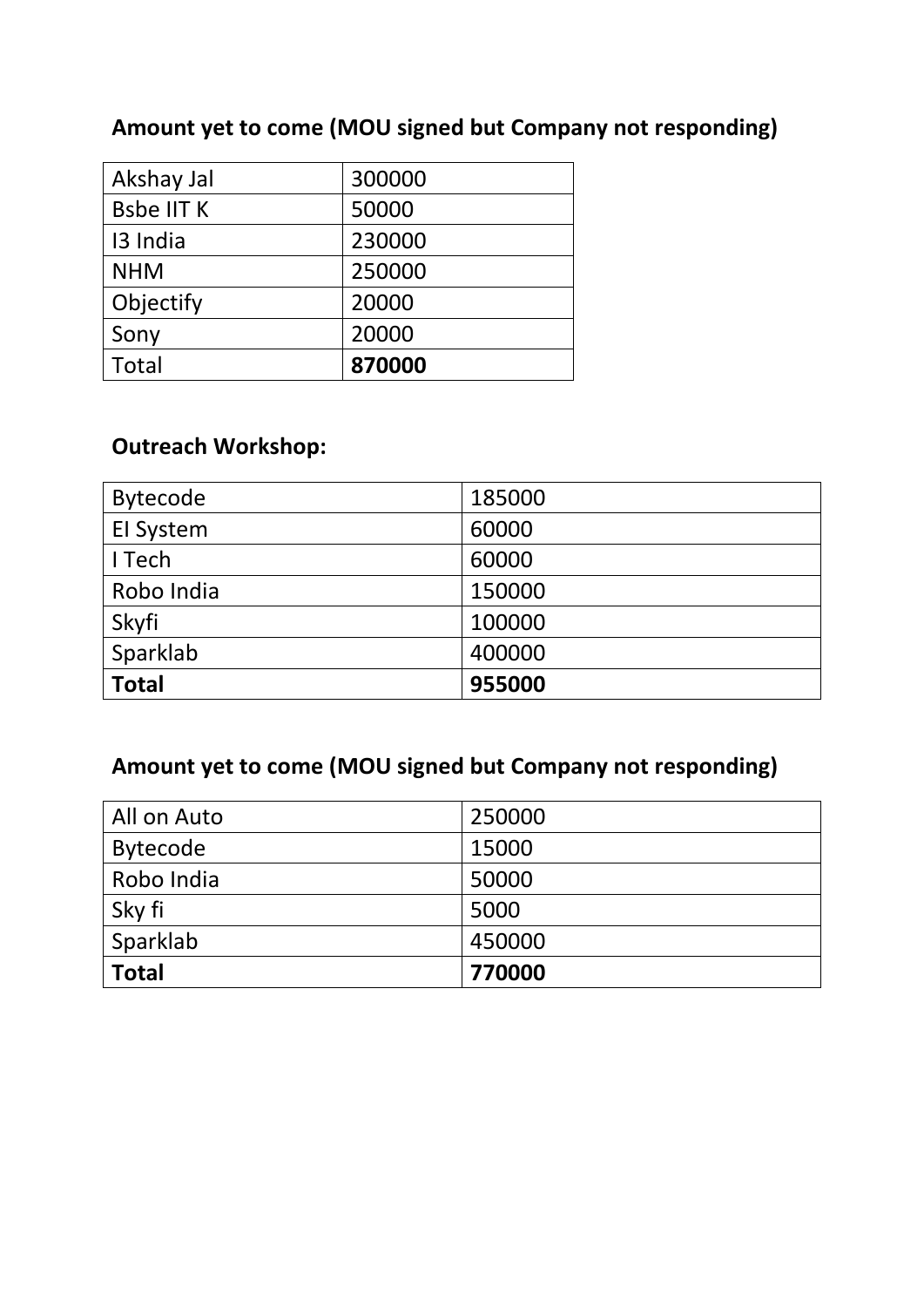#### **Food Court:**

| Food vendor          | Amount | <b>Coupons</b> |
|----------------------|--------|----------------|
| Chappan Bhog         | 20000  | 3000           |
| Murga Shurga         | 40000  | 5000           |
| <b>Dunkin Donuts</b> | 15000  | 3000           |
| <b>Nestle</b>        | 40000  | 4000           |
| Dominos              | 18000  | 4000           |
| Chawla               | 18000  | 5000           |
| Mahaveer             | 15000  | 2000           |
| Crown Burgers        | 25000  | 5000           |
| Bombay Fast Food     | 22500  | 5000           |
| Kathi Roll           | 14000  | 3000           |
| Lala Ji              | 5000   | 2000           |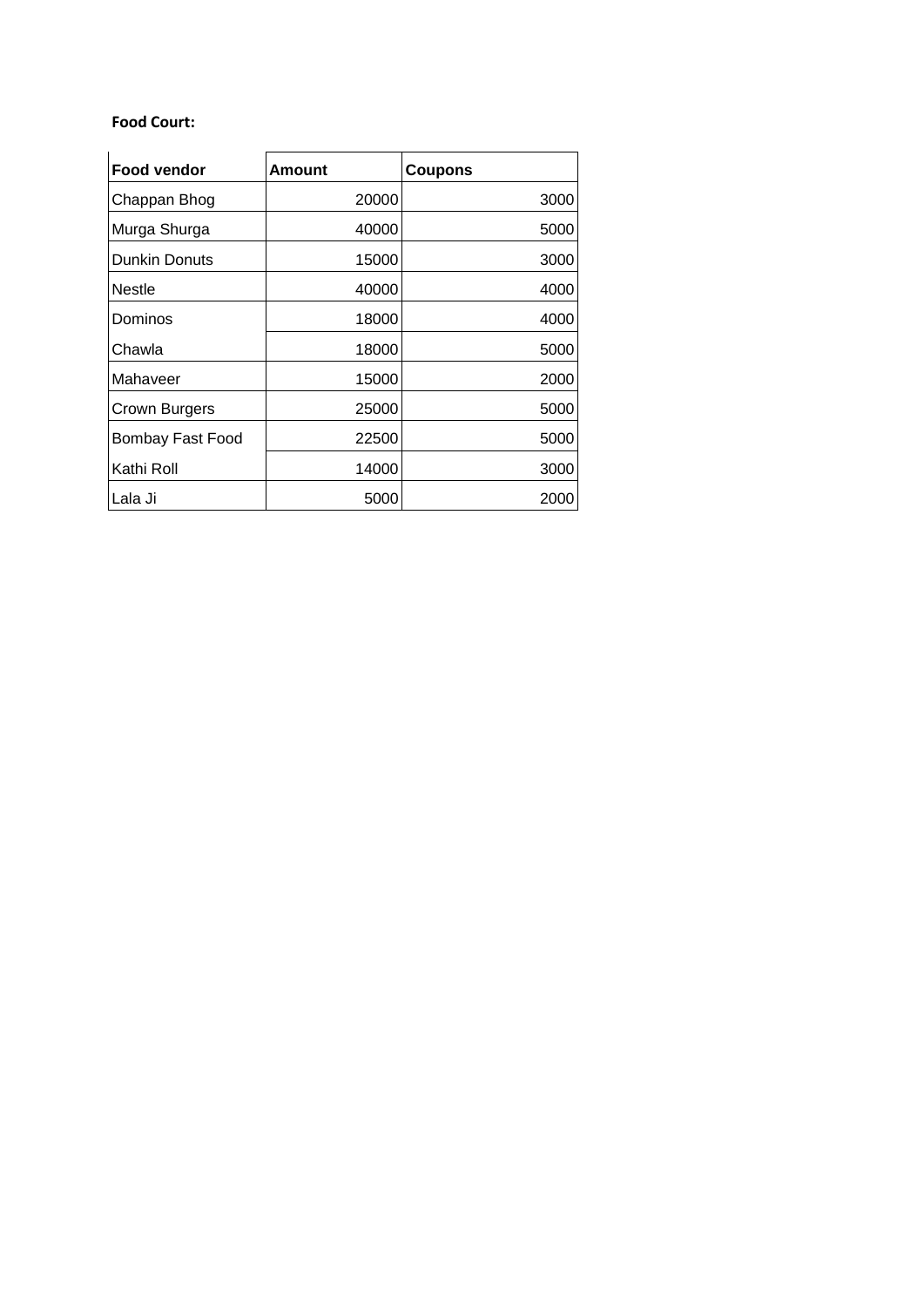### **Campus Workshop Registration:**

| Company                              | No. of Participation* | <b>Revenue</b> |
|--------------------------------------|-----------------------|----------------|
| 3-D CAD & Printing                   | $\overline{2}$        | 1600           |
| <b>Advanced Automobile Mechanics</b> | 90                    | 135000         |
| Android App                          | 101                   | 151500         |
| App Forensics                        | 10                    | 15000          |
| <b>Augmented Reality</b>             | 30                    | 45000          |
| Automobile Mechanics & IC Engine     | 184                   | 276000         |
| <b>CAN-SAT Workshop</b>              | 72                    | 108000         |
| <b>Cloud Computing</b>               | 38                    | 57000          |
| <b>Digital VLSI</b>                  | 74                    | 96200          |
| Embedded                             | 67                    | 100500         |
| <b>Ethical Hacking</b>               | 150                   | 225000         |
| Mobile Hacking                       | 41                    | 41000          |
| <b>Propeller Clock</b>               | 28                    | 47600          |
| Python                               | 18                    | 23400          |
| Quadcopter                           | 12                    | 15600          |
| Quadcopter 18                        | 42                    | 105600         |
| Raspberry Pi                         | 39                    | 58500          |
| <b>Share Market</b>                  | 25                    | 25000          |
| Speech Robo                          | 72                    | 122400         |
| <b>Touch Screen Robotics</b>         | 48                    | 72000          |
| Whatshack                            | 10                    | 10000          |
| Total                                | 1141                  | 1731900        |

## **GOODIES**:

| Company       | <b>Amount</b> |
|---------------|---------------|
| American Swan | 2550000       |
| Askme         | 65000         |
| Canon         | 70000         |
| Classmate     | 67000         |
| Classmate     | 41600         |
| Clear Trip    | 4000000       |
| Dell          | 80000         |
| <b>Dlink</b>  | 100000        |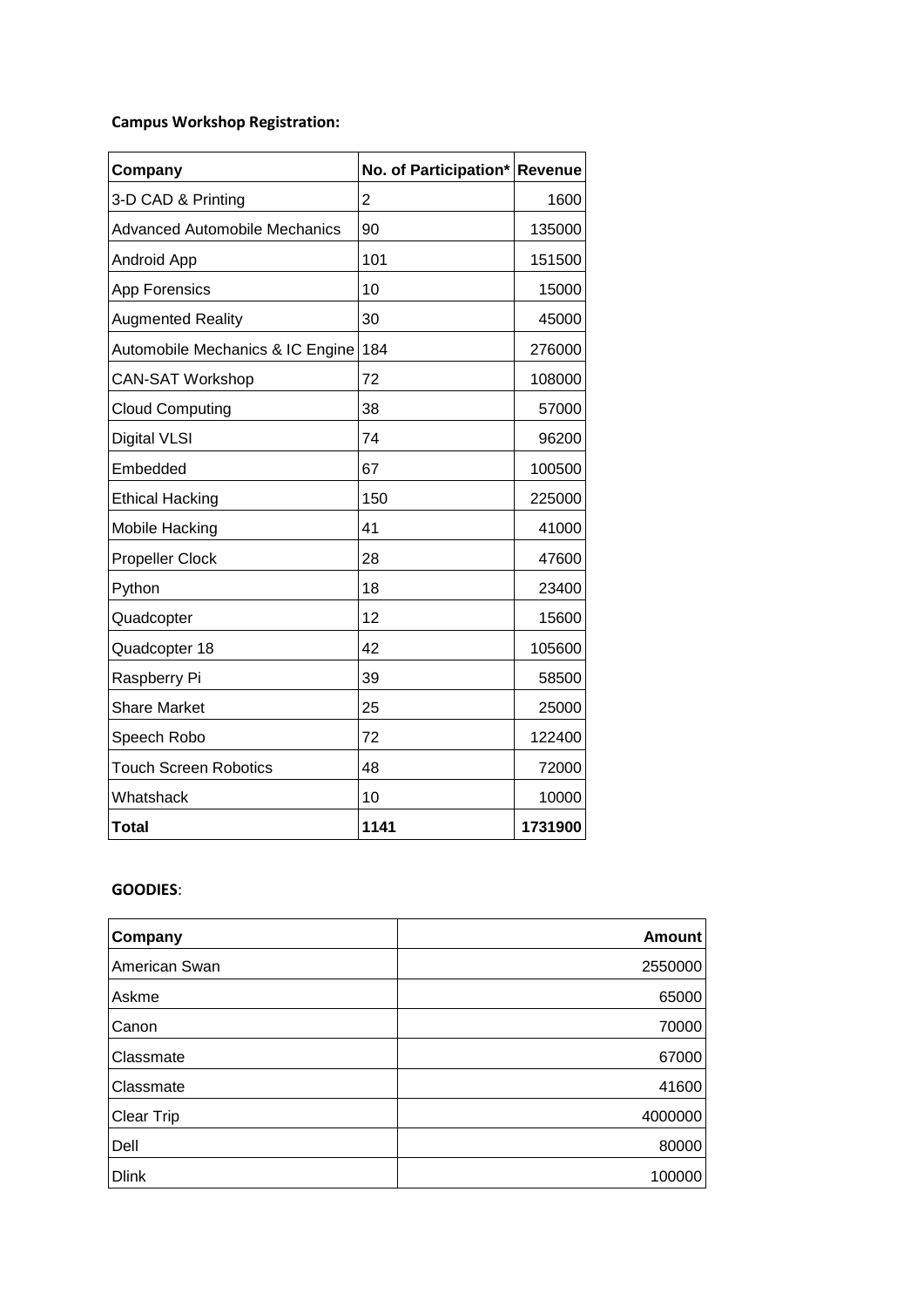| Ebay             | 3500000  |
|------------------|----------|
| <b>EFY</b>       | 5000     |
| Indyarn          | 4050000  |
| <b>Inox</b>      | 3000     |
| Lenskart         | 120000   |
| Levis            | 150000   |
| <b>MTV</b>       | 5050     |
| Myntra           | 1715000  |
| <b>NPAV</b>      | 100000   |
| Objectify        | 26000    |
| Radio Mirchi     | 25000    |
| Reliance Digital | 30000    |
| Sony             | 50000    |
| Sun glass        | 50000    |
| TP link          | 100000   |
| Zebronics        | 25000    |
| <b>Total</b>     | 16927650 |

Expenditure:

| <b>TOTAL EXPENDITURE</b>   | 14306892 |
|----------------------------|----------|
| Miscellaneous(during fest) | 440230   |
| Show management            | 5857700  |
| <b>TOSC</b>                | 233000   |
| Security                   | 175000   |
| Events                     | 3147172  |
| <b>Final night Concert</b> | 3182296  |
| <b>Public relations</b>    | 1271494  |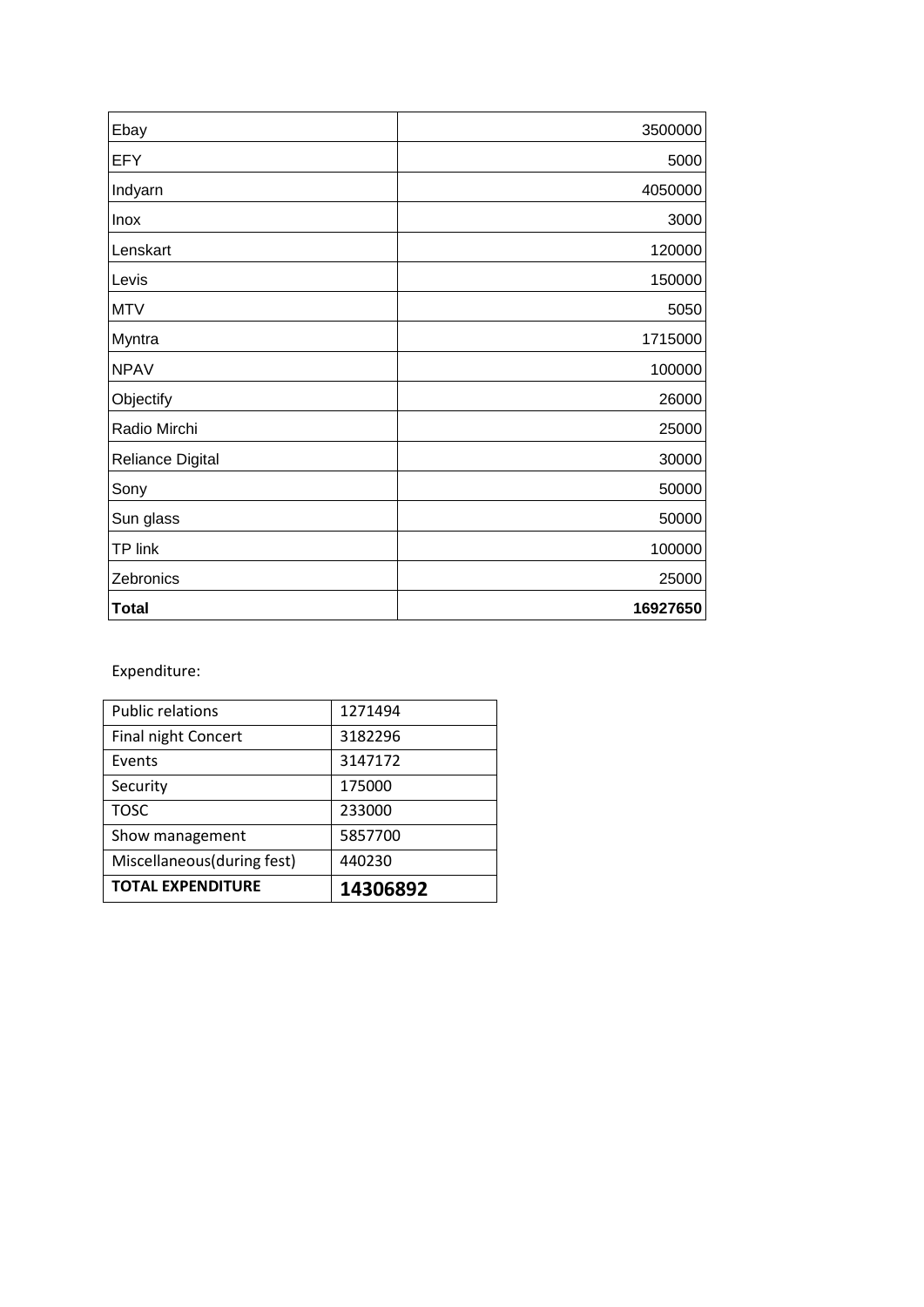## **Cell wise distribution:**

#### **Public Relations Cell:**

| <b>Talks</b> | 499662  |
|--------------|---------|
| Exhibitions  | 369635  |
| Shows        | 402197  |
| Total        | 1271494 |

#### **Final Night Show:**

| Fee                | 1809206 |
|--------------------|---------|
| Accommodation      | 193090  |
| Travel and luggage | 1180000 |
| Total              | 3182296 |

#### **Events**:

| Prize Money                     | 2020000 |
|---------------------------------|---------|
| <b>WorkShop Company Payment</b> | 679650  |
| Arena                           | 108000  |
| <b>Judges Travel</b>            | 145522  |
| Campaign                        | 20000   |
| Zonal                           | 110000  |
| <b>Accomodation Booking</b>     | 64000   |
| Total                           | 3147172 |

### **Security**:

| Walkie tallky | 25000  |
|---------------|--------|
| Sis Guard     | 80000  |
| mojo barrier  | 70000  |
| l Total       | 175000 |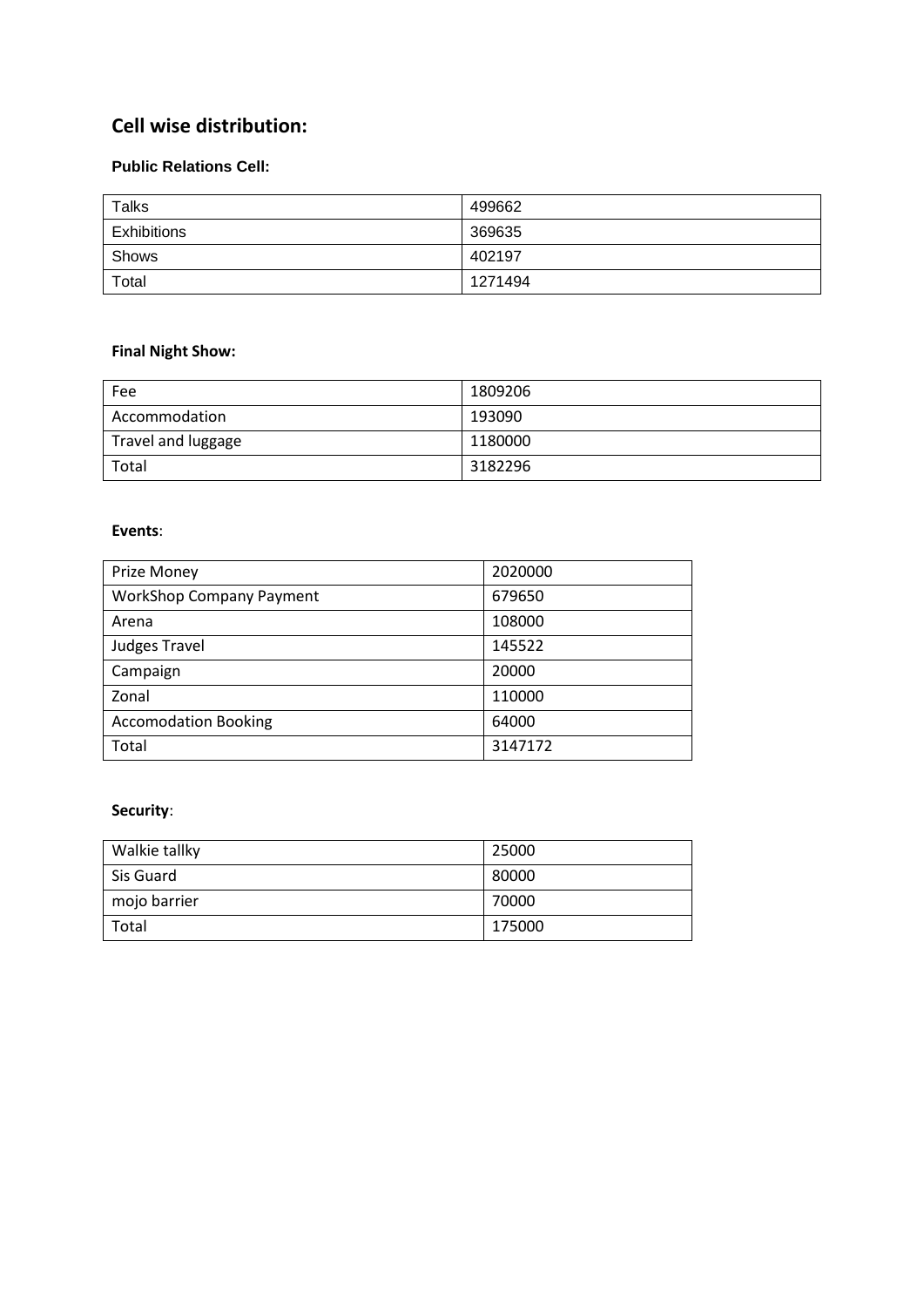#### **TOSC**:

| Forms + courier    | 67000  |
|--------------------|--------|
| <b>OMR</b>         | 6700   |
| Scanning           | 1000   |
| Paper              | 40000  |
| <b>Banner</b>      | 3000   |
| I card             | 4000   |
| Centre             | 17200  |
| Travel(cab)        | 25000  |
| Poster             | 12000  |
| <b>Brochure</b>    | 3500   |
| prizes and memento | 1000   |
| certificates       | 10000  |
| <b>Tshirt</b>      | 13200  |
| Workers            | 800    |
| <b>Bus booking</b> | 5400   |
| Meals for students | 13500  |
| Miscllaneous       | 10000  |
| Total              | 233000 |

#### **Show Management**:

| Visitor Hostel, VH Mess, Audi grounds and outreach | 470000  |
|----------------------------------------------------|---------|
| Messing                                            | 252000  |
| Light & sound                                      | 312000  |
| led parkin+platform                                | 40000   |
| Taxi                                               | 375000  |
| Hanger                                             | 330000  |
| <b>Tenting</b>                                     | 175000  |
| Telephone                                          | 80000   |
| Arunodaya Sahakari Samiti (Workers)                | 174000  |
| S.R. Services (Bedding)                            | 269000  |
| Printing                                           | 1000000 |
| Hall 1 Canteen Refreshment (During Festival)       | 40000   |
| Professional sound+LED wall+Lights                 | 1080000 |
| Hall 1 Xerox                                       | 40000   |
| <b>Team Dinner</b>                                 | 100000  |
| Hospitality t shirts                               | 310000  |
| Worker's mess                                      | 30000   |
| Noble book store                                   | 2200    |
| Water                                              | 5000    |
| Printer(cartridge/cable)                           | 500     |
| НC                                                 | 7000    |